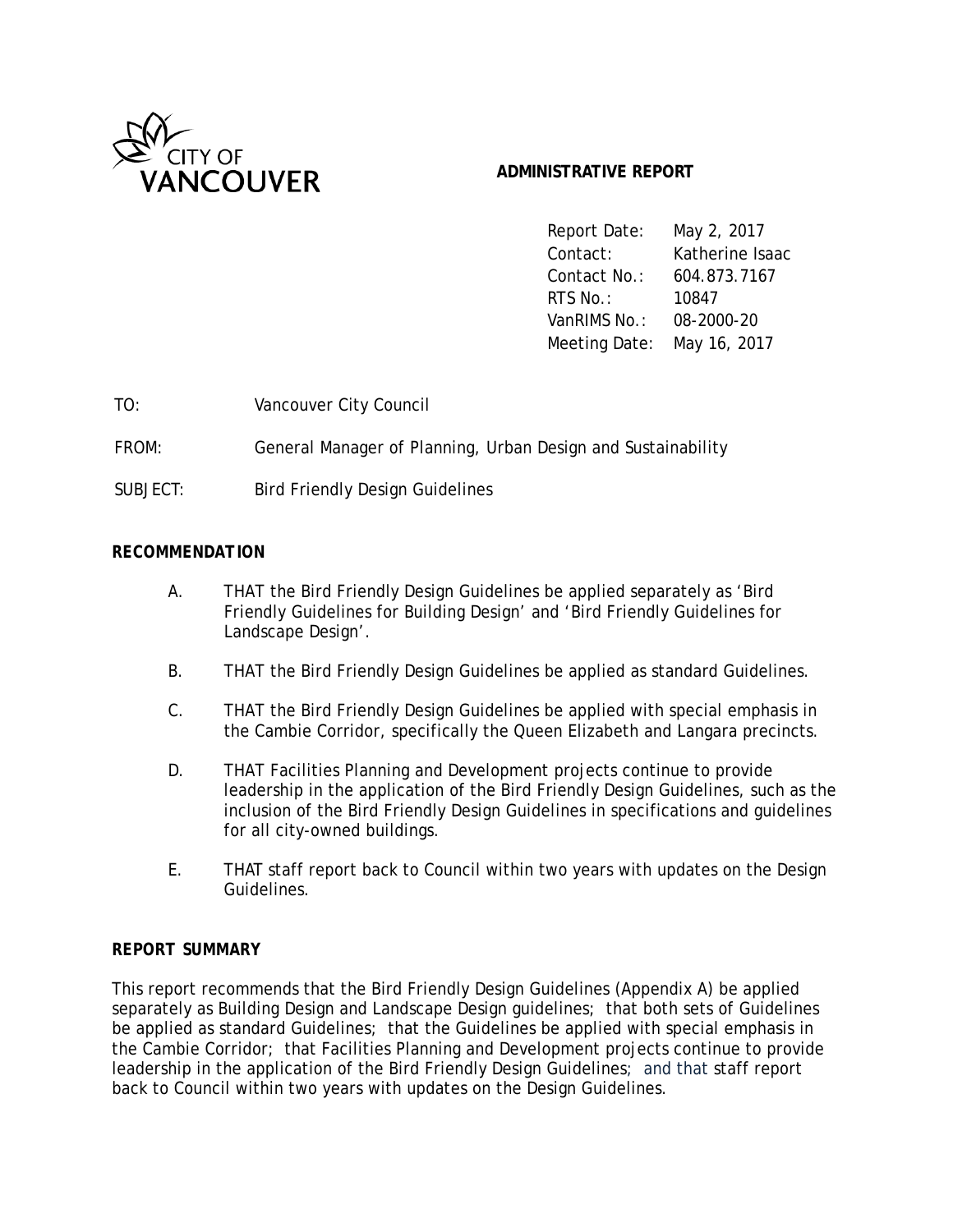These recommendations are intended to support the application of the Guidelines during the development permit process; emphasize application in areas of rich habitat; and establish the City as a leader in Bird Friendly design.

## *COUNCIL AUTHORITY/PREVIOUS DECISIONS*

In January 2015 the Vancouver Bird Strategy, Bird-Friendly Design Guidelines (Appendix A) and Bird Friendly Landscape Operational Guidelines were approved by City Council. The Design Guidelines were approved to be applied on a voluntary basis and staff were to review the effectiveness of the guidelines and report back to Council within two years.

## *CITY MANAGER'S/GENERAL MANAGER'S COMMENTS*

The City Manager supports the adoption of the Bird-Friendly Design Guidelines.

## *REPORT*

## *Background/Context*

The Vancouver Bird Strategy is intended to create the conditions for native birds to thrive in the city. The Bird Friendly Design Guidelines (Appendix A) are intended for use by developers, planners, designers and public and private landowners. The guidelines are divided into Landscape Design Guidelines and Building Design Guidelines and are to be used in conjunction with other regulations, policies and guidelines. The guidelines are intended to support the design and implementation of bird friendly development throughout the city.

## *Strategic Analysis*

### **General Design Guideline Application**

During the application of the Guidelines as part of development permit conditions, it was noted that applicants often satisfied the Landscape portion of the Guidelines, however did not address the Building Guidelines. It is therefore recommended that the Guidelines be applied separately as Building Guidelines and Landscape Guidelines.

Furthermore, the Guidelines have been voluntary to date. It is recommended that the voluntary status be removed, and that both the Building and Landscape Guidelines be applied as standard Guidelines in the same manner as other Design Guidelines, in order to encourage wider application.

### **Cambie Corridor Design Guideline Application**

The Cambie Corridor Plan, approved by Council in 2011, identified significant opportunities for wildlife habitat: "A comprehensive approach for habitat within the Cambie Corridor Plan will ensure that we maximize opportunities to achieve our Greenest City goals. In light of the proximity to significant natural habitats (Fraser River, Queen Elizabeth Park, Langara Golf Course,) strategies will be implemented throughout the Corridor to enhance, protect and connect both aquatic and terrestrial biodiversity."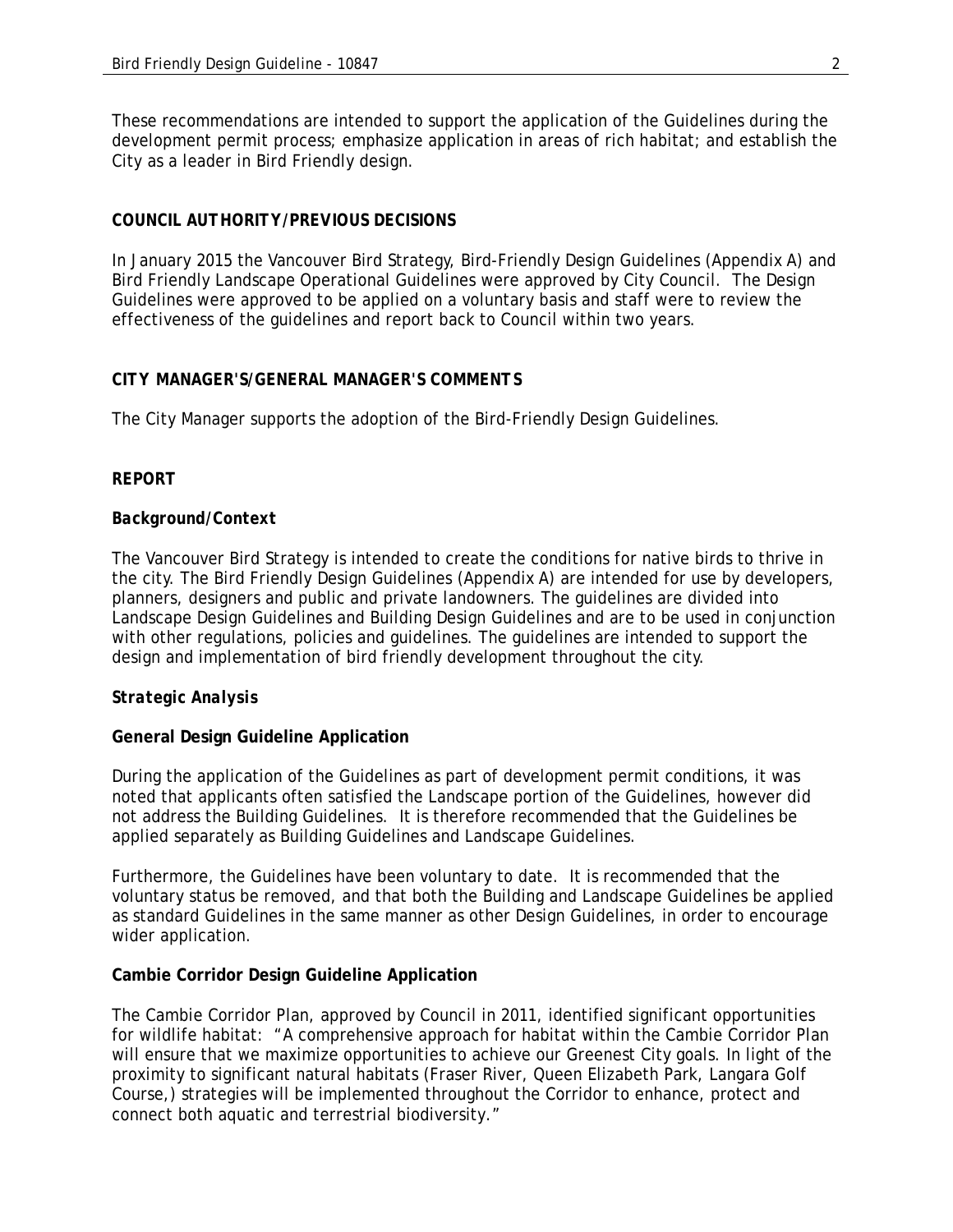The Plan also included Strategic Direction 6.2.2: "Enhance and protect existing terrestrial habitat areas. Opportunities include: Enhancing the urban forest through tree planting; Integrating high quality habitat such as constructed wetlands into green spaces; Weaving ecological landscapes into urban centres with the creation of rain gardens, green roofs, community gardens (especially for food production) and diverse landscapes; Connecting habitat in the Fraser River, Queen Elizabeth Park, Langara Golf Course and VanDusen Garden with habitat corridors in pedestrian walkways and street edges."

It is therefore recommended that the Guidelines be applied with special emphasis in the Cambie Corridor, specifically the Queen Elizabeth and Langara precincts.

## **City Leadership on City-owned Facility Projects**

The Bird-Friendly Design Guidelines (Appendix A) and Bird Friendly Landscape Operational Guidelines, approved by the Council in January 2015, have been included in the City of Vancouver Facilities Planning and Development specifications and guidelines for all city owned buildings. Facilities Planning and Development will continue to provide leadership in the application of the Bird Friendly Design Guidelines for city owned facilities.

## *Implications/Related Issues/Risk (if applicable)*

## *Financial*

There are no financial implications.

## *Human Resources/Labour Relations*

There are no Human Resources implications.

### *Environmental*

Application of the Bird Friendly Design Guidelines will help to ensure native birds can thrive. Aspects of the Building Design Guidelines complement energy saving design guidelines already being used in new buildings.

### *CONCLUSION*

This report recommends that the Bird Friendly Design Guidelines (Appendix A) be applied separately as Building Design and Landscape Design guidelines; that both sets of Guidelines be applied as standard Guidelines; that the Guidelines be applied with special emphasis in the Cambie Corridor; that Facilities Planning and Development continue to provide leadership in the application of the Bird Friendly Design Guidelines; and that staff report back to Council within two years with updates on the Design Guidelines.

\* \* \* \* \*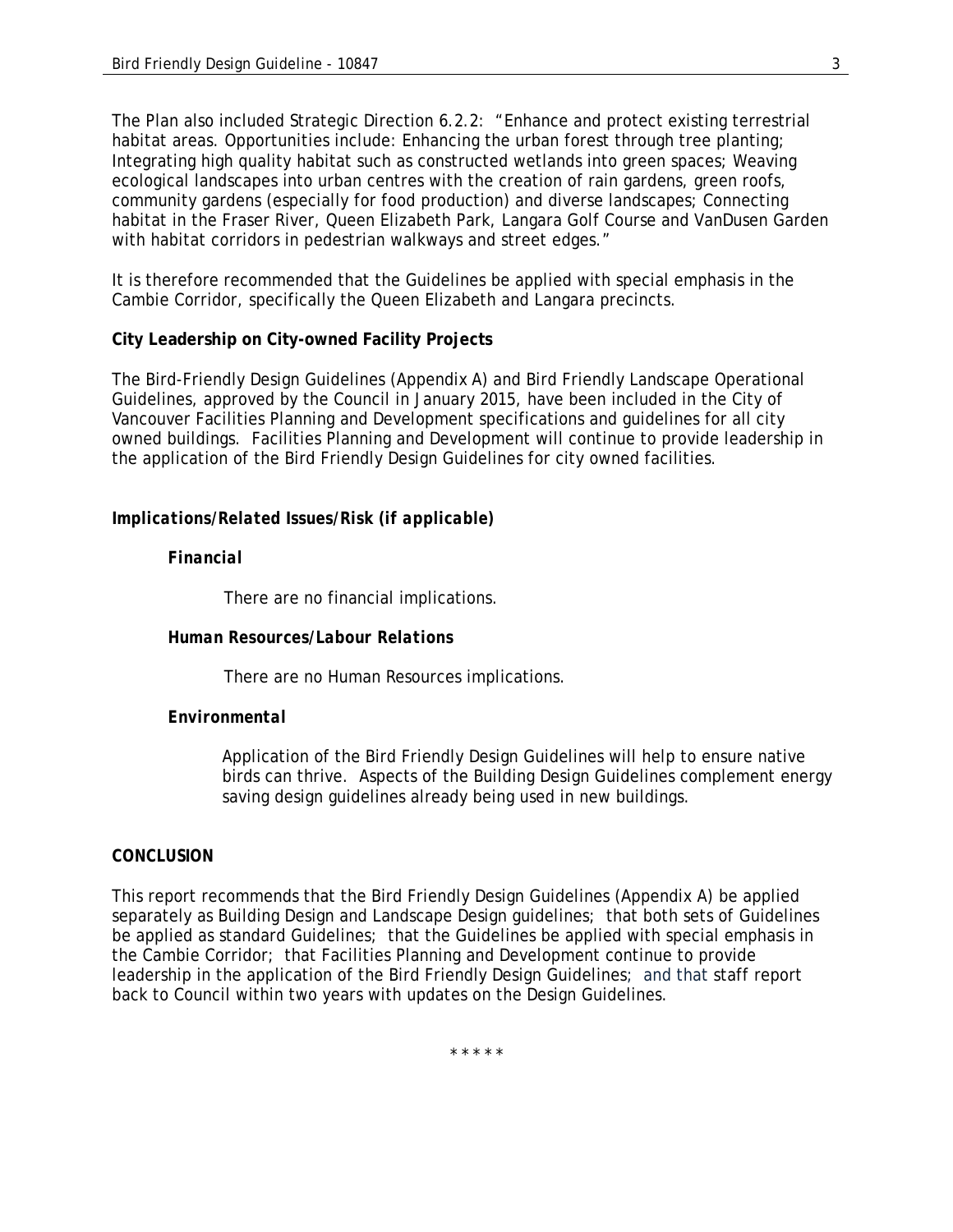

**City of Vancouver** *Land Use and Development Policies and Guidelines Planning and Development Services, 453 W. 12th Ave Vancouver, BC V5Y 1V4 tel 604.873.7000 fax 604.873.7060* planning@vancouver.ca

# BIRD FRIENDLY DESIGN GUIDELINES - CONSIDERATIONS FOR DEVELOPMENT PERMIT

*Adopted by City Council in January 2015 Effective April 24, 2015*

# 1 Application and Intent

These voluntary guidelines follow from the Vancouver Bird Strategy. Their use is encouraged in the design of buildings and landscaped areas on private and public property, and in the review of such proposals in conjunction with a district schedule of the Zoning and Development By-law or Official Development Plans for development permit applications. These guidelines should be considered along with other policies and guidelines which may be applicable to the proposal, including provincial and federal legislation protecting birds. For further information, refer to *Bird Friendly Design Guidelines: Explanatory Note*.

### 2 Landscape Design

#### **2.1 Problem: Habitat Loss**

According to The State of Canada's Birds, 2012, habitat loss due to human settlement, industry and forestry has caused a 35% decline in a representative sample of bird species in the Pacific Coast region of Canada since 1970.

#### **2.2 Landscape Design Goal**

To protect, enhance and create bird habitat in the city, as well as reduce threats to birds in the urban environment.

#### **2.3 Design Process**

(a) Survey

the site for birds and existing bird habitat features. Developers should consider hiring a qualified environmental professional to survey and document nesting sites and any bird supportive habitat, in order to inform design choices such as building location and vegetation retention.

(b) Reduce threats

to manage the impact of urbanization on birds. Aim for net zero reduction in bird habitat, mimic hydrological systems through storm water management, restore riparian habitat through day-lighting streams and pursue traffic calming to reduce noise pollution and bird deaths due to vehicle collisions.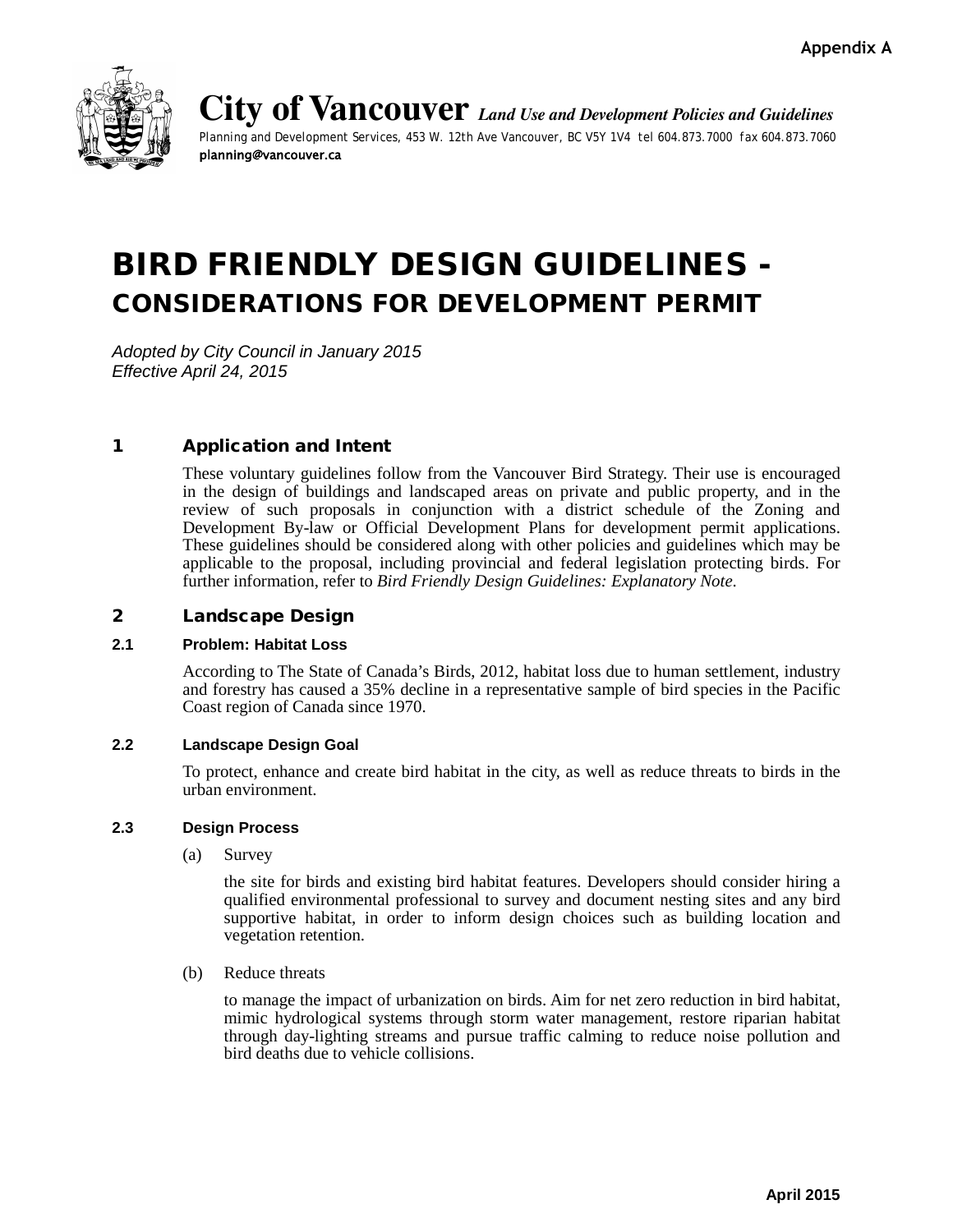(c) Create

bird habitat to increase bird diversity and abundance. Providing opportunities for food, shelter, nesting sites and water, creates or restores habitat for birds throughout Vancouver.

(d) Maintain

new and existing bird habitat to increase bird diversity and abundance. Create a long term management guide that informs maintenance staff and land owners with strategies and best practices for their new bird friendly landscapes.

(e) Monitor

changes in bird populations and adapt site design. For large public sites such as parks and other government lands, monitoring programs should be established to identify problems and allow for adjustments. For private lands, property owners are encouraged to seek the help of qualified environmental professionals and local birders to assess the success of their landscape installations.

#### **2.4 Landscape Design Guidelines**

- (a) Protect and enhance large patches of habitat.
- (b) Green the urban landscape by planting native trees and shrubs for birds.
- (c) Incorporate a mix of habitat types including: coniferous forest, deciduous/mixed forest, shrubland, meadow, freshwater wetland, riparian and coastal shoreline.
- (d) Increase vertical vegetation structure by planting and maintaining native trees and shrubs.
- (e) Select a diversity of native and non-invasive plants.
- (f) Control invasive plants without disturbing breeding birds.
- (g) Minimize direct disturbance from humans.<br>(h) Reduce light pollution.
- Reduce light pollution.
- (i) Minimize lawn area.
- (j) Incorporate snags and downed wood.<br>(k) Provide water for birds to drink and b
- Provide water for birds to drink and bathe.
	- NOTE: Ibt is your responsibility to be aware of and comply with provincial and federal legislation protecting birds including the BC Wildlife Act and the Migratory Bird Convention Act.

#### **Diagram 1: Opportunities for Bird Friendly Development on Public and Private Land**

- $\mathbb D$  Parks and Gardens
- Residential Gardens
- Green Streets
- Green Roofs and Walls
- Community Gardens
- Golf Courses
- School Grounds
- Cemeteries

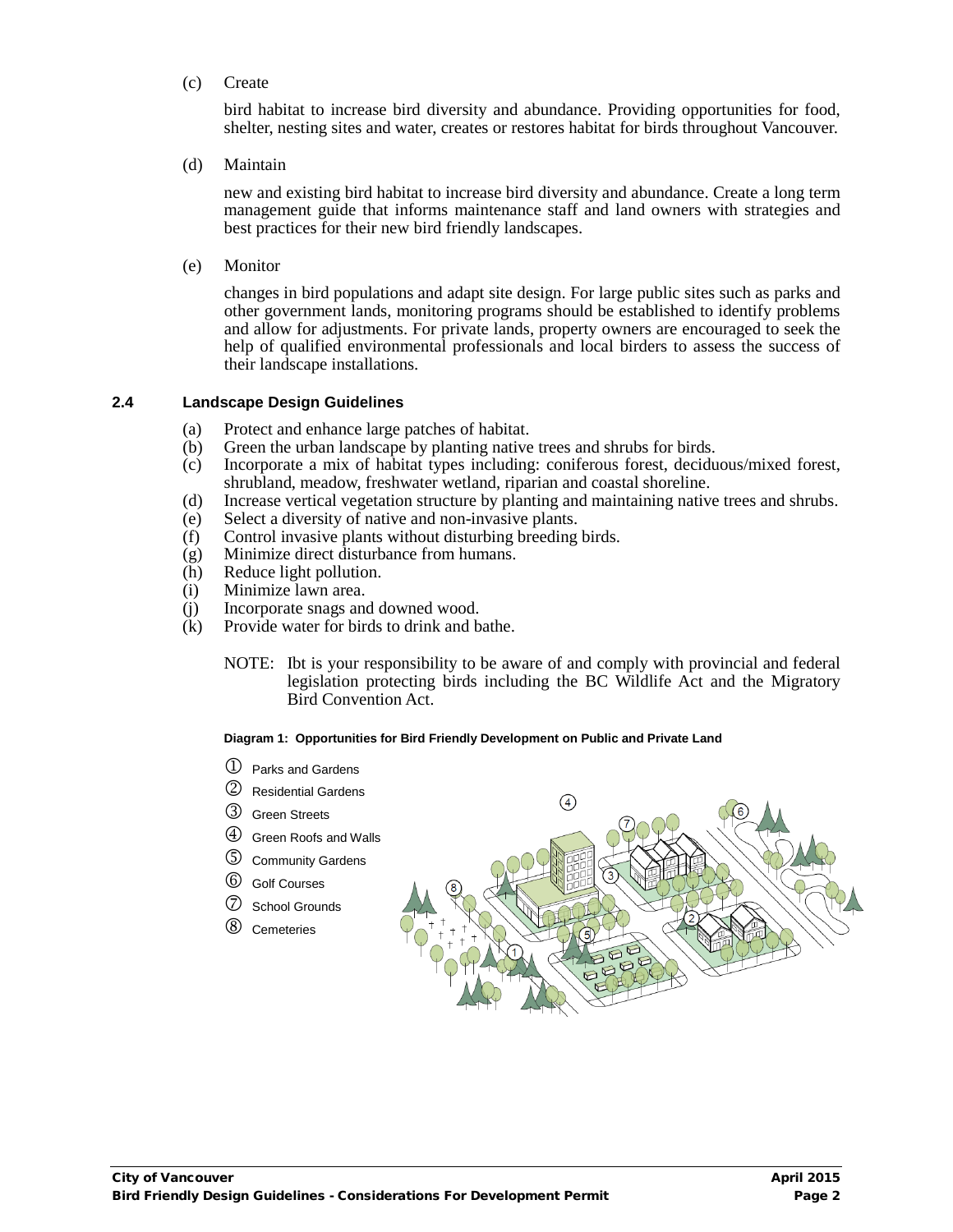## 3 Building Design

## **3.1 Problem: Collisions with Buildings**

Windows are considered to be one of the largest sources of direct human-caused mortality for birds in North America. Glass, whether reflective or clear, is effectively invisible to birds. Birds collide with windows because they are trying to fly into the habitats they see beyond or reflected by the glass. It is estimated that across Canada, 16-42 million birds are killed annually by collisions with buildings. Bird collisions with windows are indiscriminate; they can occur anywhere, at any time, day and night, year-round, across urban and rural landscapes, affecting migratory, resident, young, old, large, small, male and female birds.

## **3.2 Building Design Goal**

To help reduce bird deaths caused by collisions with buildings.

## **3.3 Building Design Guidelines**

- (a) Increase visibility of glass.
	- (i) The height that presents the highest collision probability is up to mature tree height, or up to the fourth floor of a building, whichever is highest.
	- (ii) Apply visual markers to the exterior of glass surfaces (markers on the interior surface of glass are less effective). Gaps between markers should be no greater than 5 cm vertically or 10 cm horizontally. Applied visual markers are not an optimal solution for all building types; visibility may be better improved with greater use of (ii) and (iii).
	- (iii) Interrupt reflective glass by increasing the density of external visual markers including spandrel panels and mullions.
	- (iv) Other strategies can include adapted fenestration patterns, external blinds, shutters, sunshades, grilles, louvers or artwork.
	- (v) Design corner windows, glass walkways, glass railings, and other similar features to reduce the appearance of clear passage to sky or vegetation.
- (b) Dampen reflections.
	- (i) Use canopies or sunshades to cover windows at ground level.
	- (ii) Use screens, drapes or blinds to increase the opacity of clear glass.
- (c) Reduce the dangers of attractants and landscape reflections.
	- (i) Ensure outdoor landscaping is at appropriate distance from glass, to reduce reflections. If this is not possible, landscaping should occur directly (0-1 m) adjacent to glass or measures should be taken to make glass visible.
	- (ii) Avoid interior landscaping near windows.
	- (iii) Locate bird feeders 0-1 m from windows.
- (d) Reduce light pollution.
	- (i) Reduce unnecessary light-spill through shielding, targeted lighting and reduction of vanity lighting.
	- (ii) Down lighting should be selected over up lighting and floodlighting should be avoided.